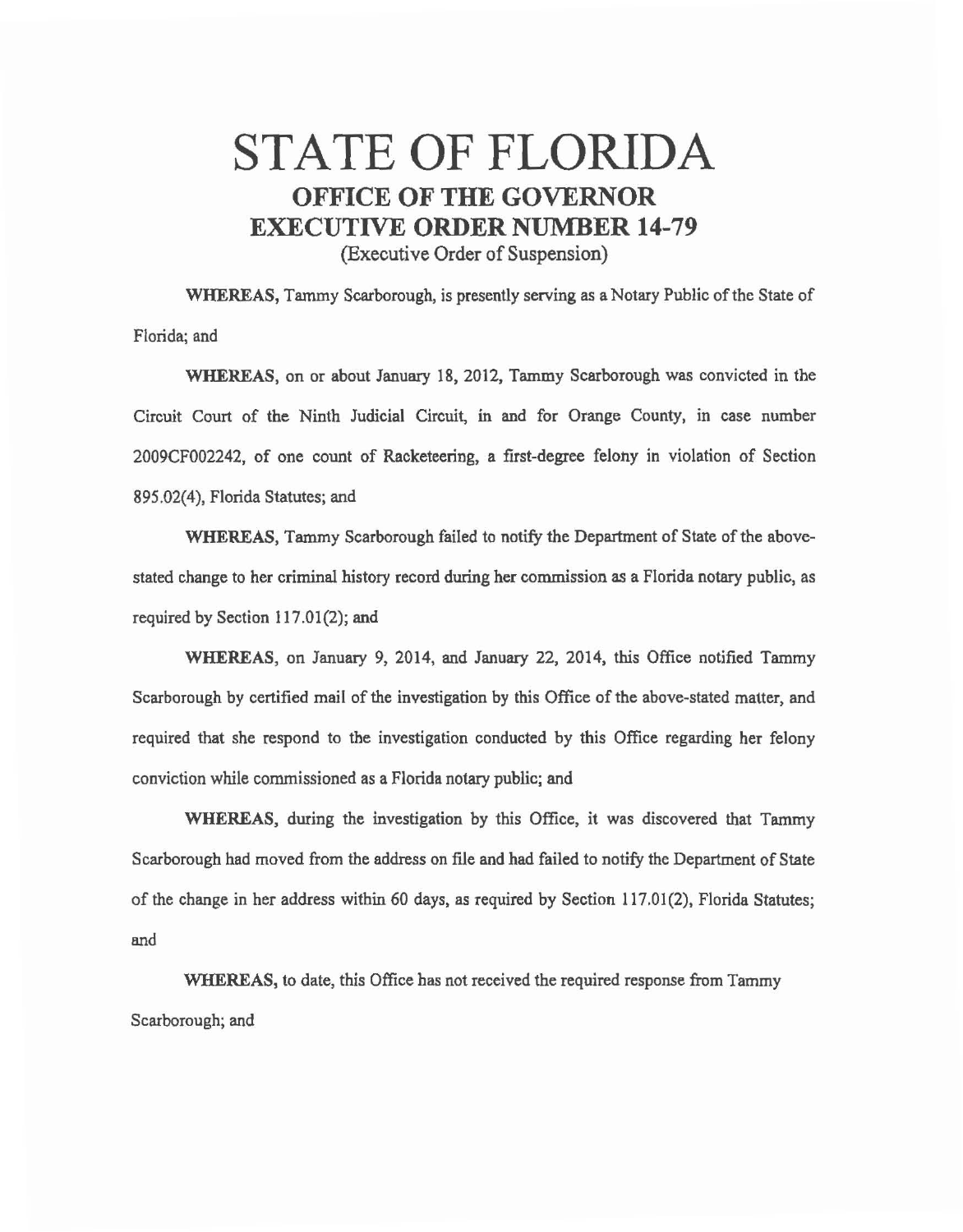WHEREAS, the Governor is authorized by Article IV, Section 7 of the Florida Constitution to suspend from office by executive order an appointed public official for the commission of a felony; and

WHEREAS, it is in the best interests of the citizens of the State of Florida that Tammy Scarborough be immediately suspended from the public office, which she now holds, upon the grounds set forth in this Executive Order;

NOW, THEREFORE, I, RICK SCOTI, Governor of Florida, pursuant to Article IV, Section 7 of the Florida Constitution and Section 117.01(4), Florida Statutes, find and state *as*  follows:

- A. Tammy Scarborough is a duly appointed Notary Public of the State of Florida, pursuant to Section 117.01, Florida Statutes.
- B. Tammy Scarborough is commissioned *as* a Florida notary public from May 17, 2010, through May 16, 2014.
- C. Tammy Scarborough was convicted of a felony in Orange County in 2012, while commissioned as a Florida notary public.
- D. Tammy Scarborough failed to notify the Department of State of the change to her criminal history record following her felony conviction in Orange County in 2012, as required by Section 117.01(2), Florida Statutes.
- E. Tammy Scarborough failed to notify the Department of State within 60 days of her change of address, in violation of Section 117. 01 (2), Florida Statutes
- F. Tammy Scarborough refused to cooperate or respond to an investigation of notary misconduct by the Executive Office of the Governor, *as* required by Section 117.01 (4)(c), Florida Statutes.